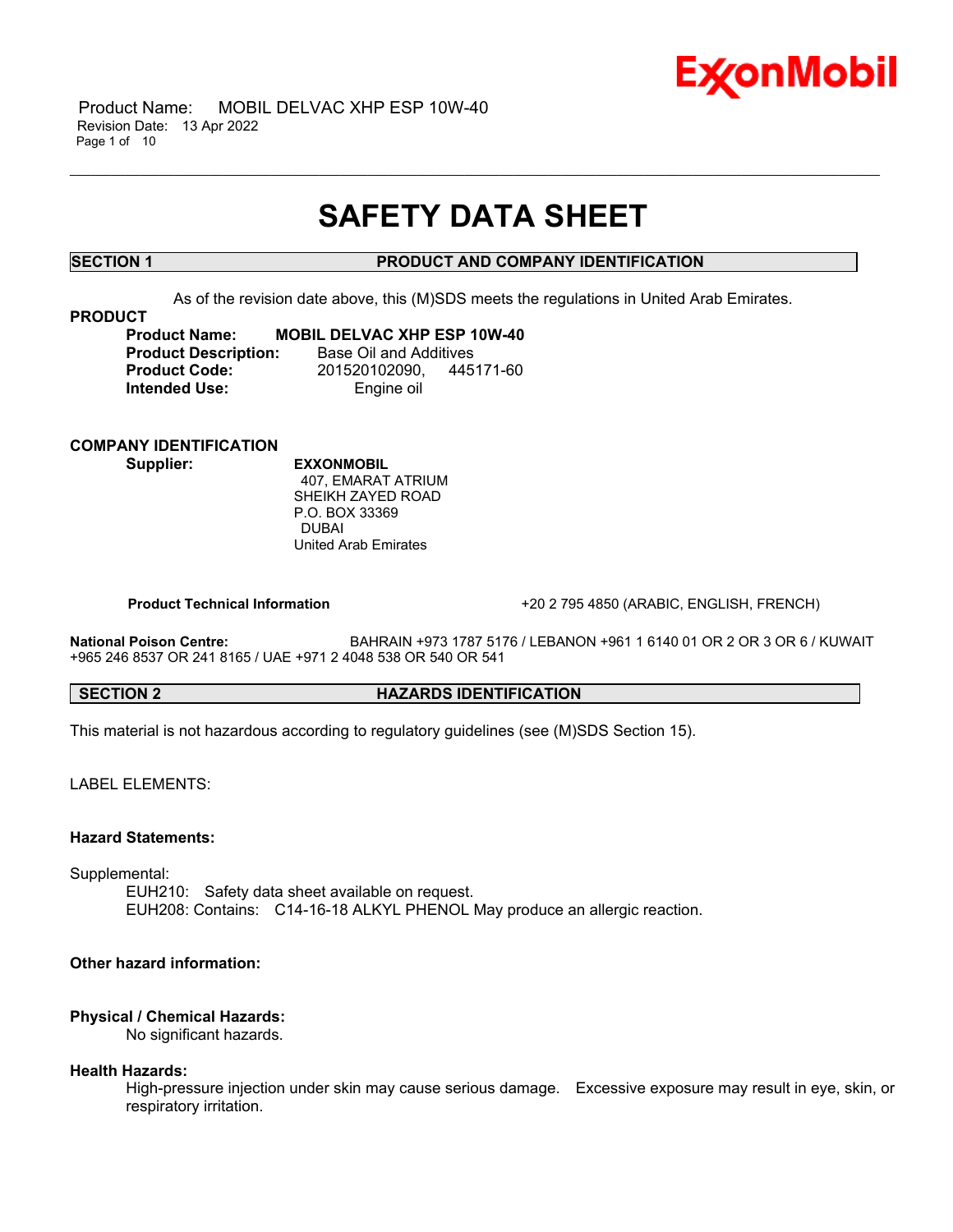

#### **Environmental Hazards:**

No significant hazards.

**NOTE:** This material should not be used for any other purpose than the intended use in Section 1 without expert advice. Health studies have shown that chemical exposure may cause potential human health risks which may vary from person to person.

\_\_\_\_\_\_\_\_\_\_\_\_\_\_\_\_\_\_\_\_\_\_\_\_\_\_\_\_\_\_\_\_\_\_\_\_\_\_\_\_\_\_\_\_\_\_\_\_\_\_\_\_\_\_\_\_\_\_\_\_\_\_\_\_\_\_\_\_\_\_\_\_\_\_\_\_\_\_\_\_\_\_\_\_\_\_\_\_\_\_\_\_\_\_\_\_\_\_\_\_\_\_\_\_\_\_\_\_\_\_\_\_\_\_\_\_\_

#### **SECTION 3 COMPOSITION / INFORMATION ON INGREDIENTS**

This material is defined as a mixture.

#### **Reportable Hazardous Substance(s) or Complex Substance(s)**

| <b>Name</b>                                | CAS#               | Concentration* | <b>GHS Hazard Codes</b> |
|--------------------------------------------|--------------------|----------------|-------------------------|
| ALKARYLAMINE                               |                    | $1 - 5\%$      | H316                    |
|                                            | <b>CONFIDENTIA</b> |                |                         |
|                                            |                    |                |                         |
| <b>ALKYL PHENOL</b>                        | 125643-61-0        | $1 - 5\%$      | H413                    |
| C14-16-18 ALKYL PHENOL                     |                    | $0.1 - 5.1\%$  | H317, H373              |
|                                            | <b>CONFIDENTIA</b> |                |                         |
|                                            |                    |                |                         |
| CARBONIC ACID, CALCIUM SALT (1:1)          | 471-34-1           | $1 - 5\%$      | None                    |
| LUB OILS (PET), HYDROTREATED NEUTRAL OIL-  | 72623-87-1         | $1 - 5\%$      | H304                    |
| BASEDC20-50                                |                    |                |                         |
| LUBRICATING OILS (PETROLEUM), HYDROTREATED | 72623-86-0         | $1 - 5\%$      | H304                    |
| NEUTRAL OIL-BASED                          |                    |                |                         |
| POLYOLEFIN POLYAMINE SUCCINIMIDE           | 84605-20-9         | $1 - 5\%$      | H413                    |
| SEVERELY HYDROTREATED HEAVY PARAFFINIC     | 64742-54-7         | $20 - 530\%$   | H <sub>304</sub>        |
| <b>DISTILLATE</b>                          |                    |                |                         |
| <b>ZINC ALKYL DITHIOPHOSPHATE</b>          | 113706-15-3        | $0.1 - 5.1\%$  | H303, H315, H318,       |
|                                            |                    |                | H401, H411              |

\* All concentrations are percent by weight unless material is a gas. Gas concentrations are in percent by volume.

#### **SECTION 4 FIRST AID MEASURES**

#### **INHALATION**

Remove from further exposure. For those providing assistance, avoid exposure to yourself or others. Use adequate respiratory protection. If respiratory irritation, dizziness, nausea, or unconsciousness occurs, seek immediate medical assistance. If breathing has stopped, assist ventilation with a mechanical device or use mouth-to-mouth resuscitation.

#### **SKIN CONTACT**

Wash contact areas with soap and water. If product is injected into or under the skin, or into any part of the body, regardless of the appearance of the wound or its size, the individual should be evaluated immediately by a physician as a surgical emergency. Even though initial symptoms from high pressure injection may be minimal or absent, early surgical treatment within the first few hours may significantly reduce the ultimate extent of injury.

### **EYE CONTACT**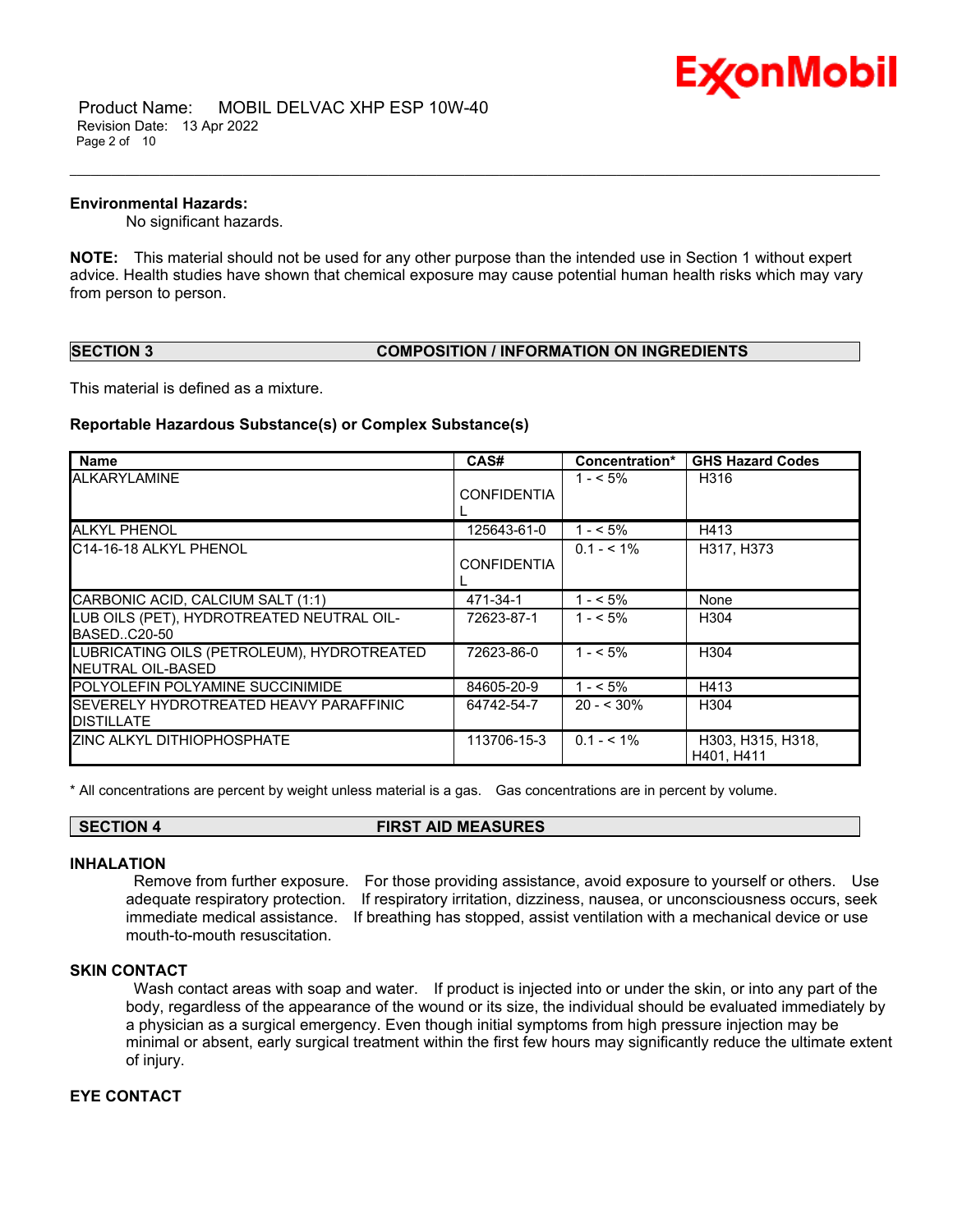## Ex⁄onMobil

 Product Name: MOBIL DELVAC XHP ESP 10W-40 Revision Date: 13 Apr 2022 Page 3 of 10

Flush thoroughly with water. If irritation occurs, get medical assistance.

#### **INGESTION**

First aid is normally not required. Seek medical attention if discomfort occurs.

#### **NOTE TO PHYSICIAN**

None

### **SECTION 5 FIRE FIGHTING MEASURES**

\_\_\_\_\_\_\_\_\_\_\_\_\_\_\_\_\_\_\_\_\_\_\_\_\_\_\_\_\_\_\_\_\_\_\_\_\_\_\_\_\_\_\_\_\_\_\_\_\_\_\_\_\_\_\_\_\_\_\_\_\_\_\_\_\_\_\_\_\_\_\_\_\_\_\_\_\_\_\_\_\_\_\_\_\_\_\_\_\_\_\_\_\_\_\_\_\_\_\_\_\_\_\_\_\_\_\_\_\_\_\_\_\_\_\_\_\_

#### **EXTINGUISHING MEDIA**

**Appropriate Extinguishing Media:** Use water fog, foam, dry chemical or carbon dioxide (CO2) to extinguish flames.

**Inappropriate Extinguishing Media:** Straight Streams of Water

#### **FIRE FIGHTING**

**Fire Fighting Instructions:** Evacuate area. Prevent runoff from fire control or dilution from entering streams, sewers, or drinking water supply. Firefighters should use standard protective equipment and in enclosed spaces, self-contained breathing apparatus (SCBA). Use water spray to cool fire exposed surfaces and to protect personnel.

**Hazardous Combustion Products:** Aldehydes, Incomplete combustion products, Oxides of carbon, Smoke, Fume, Sulfur oxides

### **FLAMMABILITY PROPERTIES**

**Flash Point [Method]:** >200°C (392°F) [ASTM D-92] **Flammable Limits (Approximate volume % in air):** LEL: 0.9 UEL: 7.0 **Autoignition Temperature:** N/D

#### **SECTION 6 ACCIDENTAL RELEASE MEASURES**

#### **NOTIFICATION PROCEDURES**

In the event of a spill or accidental release, notify relevant authorities in accordance with all applicable regulations.

#### **PROTECTIVE MEASURES**

Avoid contact with spilled material. See Section 5 for fire fighting information. See the Hazard Identification Section for Significant Hazards. See Section 4 for First Aid Advice. See Section 8 for advice on the minimum requirements for personal protective equipment. Additional protective measures may be necessary, depending on the specific circumstances and/or the expert judgment of the emergency responders.

For emergency responders: Respiratory protection: respiratory protection will be necessary only in special cases, e.g., formation of mists. Half-face or full-face respirator with filter(s) for dust/organic vapor or Self Contained Breathing Apparatus (SCBA) can be used depending on the size of spill and potential level of exposure. If the exposure cannot be completely characterized or an oxygen deficient atmosphere is possible or anticipated, SCBA is recommended. Work gloves that are resistant to hydrocarbons are recommended. Gloves made of polyvinyl acetate (PVA) are not water-resistant and are not suitable for emergency use. Chemical goggles are recommended if splashes or contact with eyes is possible. Small spills: normal antistatic work clothes are usually adequate. Large spills: full body suit of chemical resistant, antistatic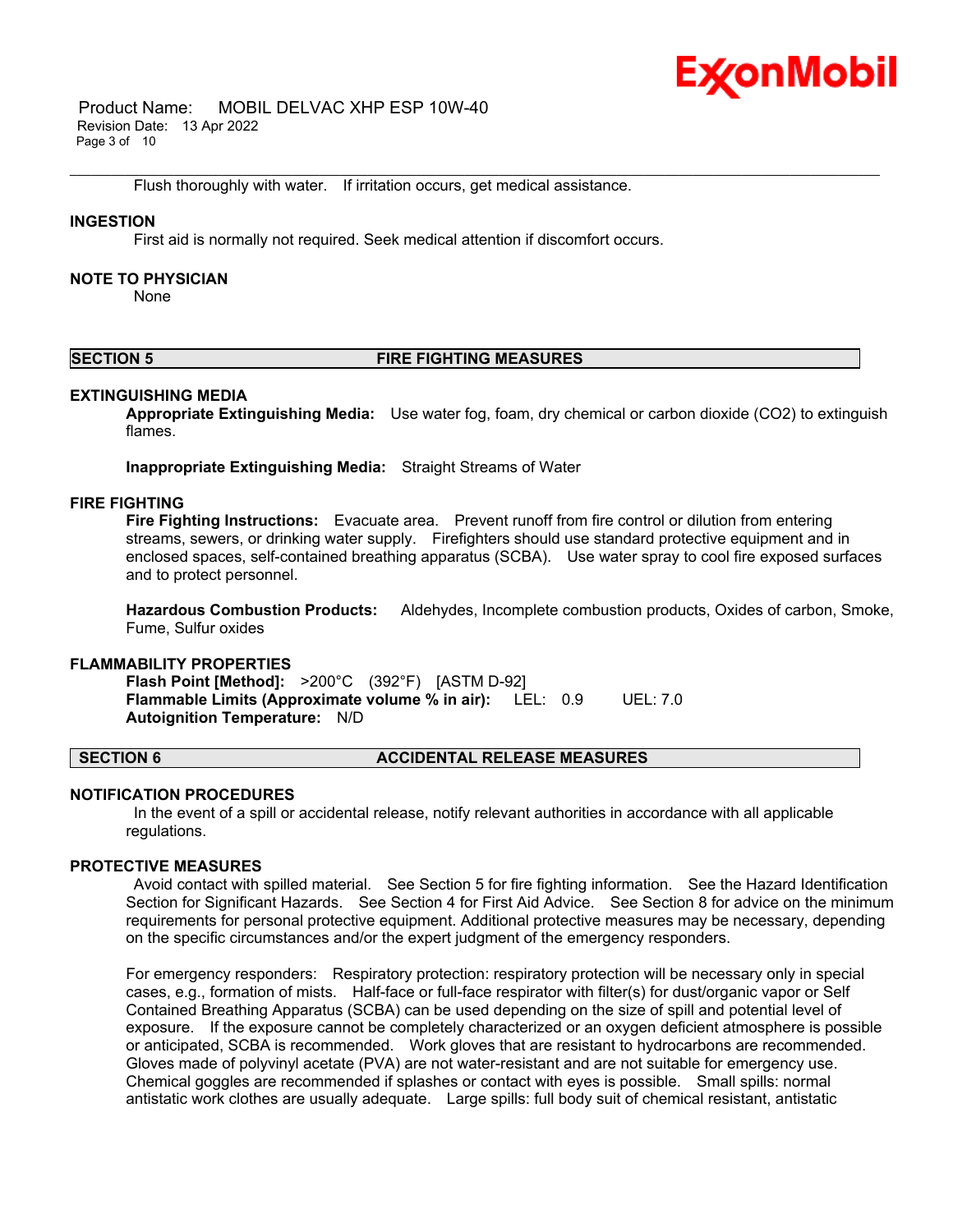

 Product Name: MOBIL DELVAC XHP ESP 10W-40 Revision Date: 13 Apr 2022 Page 4 of 10

material is recommended.

#### **SPILL MANAGEMENT**

**Land Spill:** Stop leak if you can do it without risk. Recover by pumping or with suitable absorbent.

\_\_\_\_\_\_\_\_\_\_\_\_\_\_\_\_\_\_\_\_\_\_\_\_\_\_\_\_\_\_\_\_\_\_\_\_\_\_\_\_\_\_\_\_\_\_\_\_\_\_\_\_\_\_\_\_\_\_\_\_\_\_\_\_\_\_\_\_\_\_\_\_\_\_\_\_\_\_\_\_\_\_\_\_\_\_\_\_\_\_\_\_\_\_\_\_\_\_\_\_\_\_\_\_\_\_\_\_\_\_\_\_\_\_\_\_\_

**Water Spill:** Stop leak if you can do it without risk. Confine the spill immediately with booms. Warn other shipping. Remove from the surface by skimming or with suitable absorbents. Seek the advice of a specialist before using dispersants.

Water spill and land spill recommendations are based on the most likely spill scenario for this material; however, geographic conditions, wind, temperature, (and in the case of a water spill) wave and current direction and speed may greatly influence the appropriate action to be taken. For this reason, local experts should be consulted. Note: Local regulations may prescribe or limit action to be taken.

#### **ENVIRONMENTAL PRECAUTIONS**

Large Spills: Dike far ahead of liquid spill for later recovery and disposal. Prevent entry into waterways, sewers, basements or confined areas.

#### **SECTION 7 HANDLING AND STORAGE**

#### **HANDLING**

Avoid contact with used product. Prevent small spills and leakage to avoid slip hazard. Material can accumulate static charges which may cause an electrical spark (ignition source). When the material is handled in bulk, an electrical spark could ignite any flammable vapors from liquids or residues that may be present (e.g., during switch-loading operations). Use proper bonding and/or ground procedures. However, bonding and grounds may not eliminate the hazard from static accumulation. Consult local applicable standards for guidance. Additional references include American Petroleum Institute 2003 (Protection Against Ignitions Arising out of Static, Lightning and Stray Currents) or National Fire Protection Agency 77 (Recommended Practice on Static Electricity) or CENELEC CLC/TR 50404 (Electrostatics - Code of practice for the avoidance of hazards due to static electricity).

**Static Accumulator:** This material is a static accumulator.

#### **STORAGE**

The type of container used to store the material may affect static accumulation and dissipation. Do not store in open or unlabelled containers.

#### **SECTION 8 EXPOSURE CONTROLS / PERSONAL PROTECTION**

#### **EXPOSURE LIMIT VALUES**

#### **Exposure limits/standards (Note: Exposure limits are not additive)**

| <b>Substance Name</b>       | <b>Form</b> | <b>Limit / Standard</b> |                  | <b>Note</b> | <b>Source</b> |                |
|-----------------------------|-------------|-------------------------|------------------|-------------|---------------|----------------|
| LUB OILS (PET),             |             | TWA                     | $5 \text{ mg/m}$ |             |               | Abu Dhabi TLVs |
| l HYDROTREATED NEUTRAL OIL- | Inhalable   |                         |                  |             |               |                |
| BASEDC20-50                 | fraction.   |                         |                  |             |               |                |
| LUB OILS (PET).             |             | <b>TWA</b>              | $5 \text{ mg/m}$ |             |               | <b>ACGIH</b>   |
| l HYDROTREATED NEUTRAL OIL- | Inhalable   |                         |                  |             |               |                |
| BASEDC20-50                 | fraction.   |                         |                  |             |               |                |
| <b>LUBRICATING OILS</b>     |             | <b>TWA</b>              | $5 \text{ mg/m}$ |             |               | Abu Dhabi TLVs |
| (PETROLEUM), HYDROTREATED   | Inhalable   |                         |                  |             |               |                |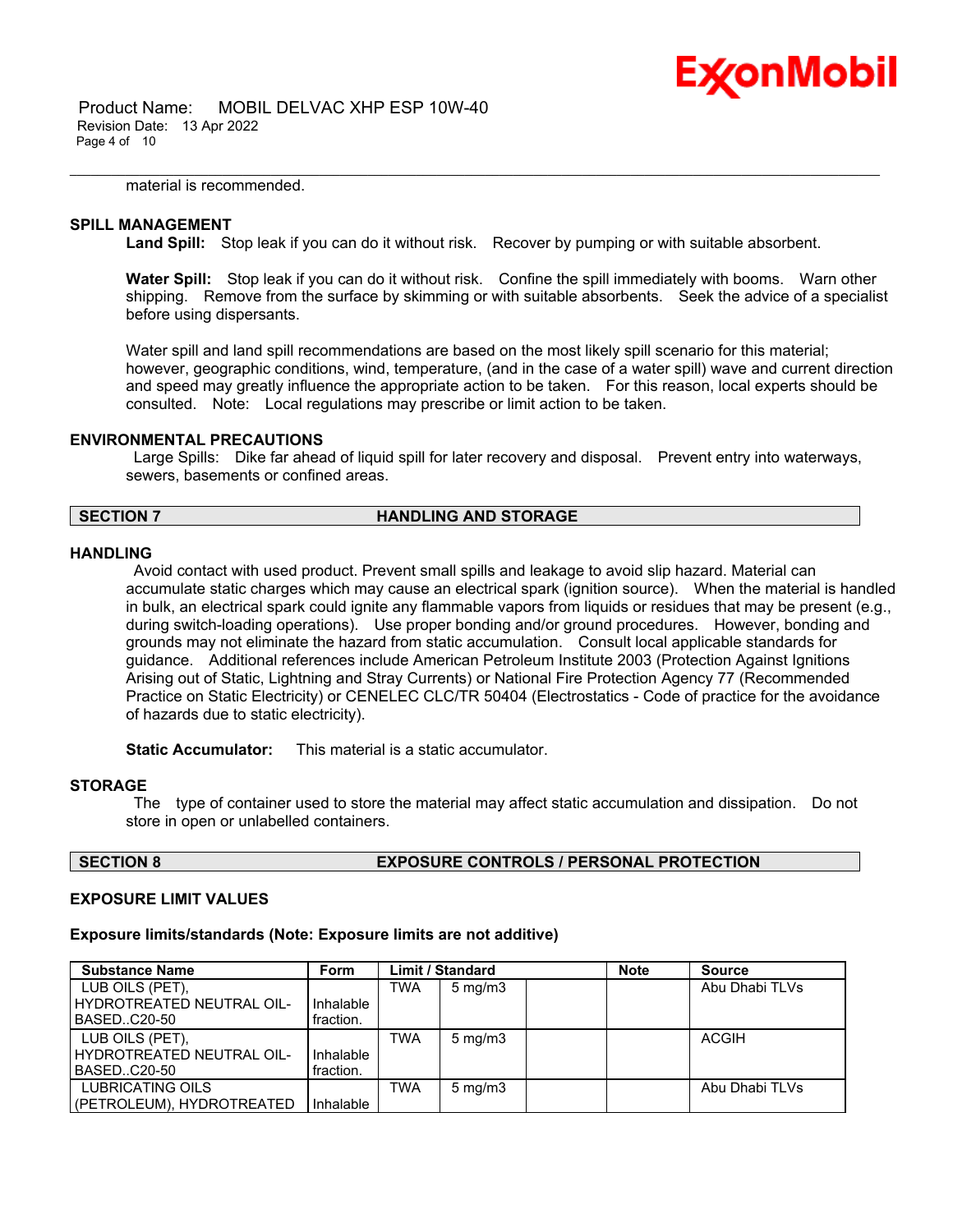

 Product Name: MOBIL DELVAC XHP ESP 10W-40 Revision Date: 13 Apr 2022 Page 5 of 10

| NEUTRAL OIL-BASED             | fraction. |            |                      |  |                |  |
|-------------------------------|-----------|------------|----------------------|--|----------------|--|
| LUBRICATING OILS              |           | <b>TWA</b> | $5 \text{ mg/m}$     |  | <b>ACGIH</b>   |  |
| (PETROLEUM), HYDROTREATED     | Inhalable |            |                      |  |                |  |
| l NEUTRAL OIL-BASED           | fraction. |            |                      |  |                |  |
| SEVERELY HYDROTREATED         |           | <b>TWA</b> | $5 \text{ mg/m}$     |  | Abu Dhabi TLVs |  |
| HEAVY PARAFFINIC DISTILLATE   | Inhalable |            |                      |  |                |  |
|                               | fraction. |            |                      |  |                |  |
| SEVERELY HYDROTREATED         |           | <b>TWA</b> | $0.2 \text{ mg/m}$ 3 |  | Abu Dhabi TLVs |  |
| HEAVY PARAFFINIC DISTILLATE   |           |            |                      |  |                |  |
| SEVERELY HYDROTREATED         |           | <b>TWA</b> | $5 \text{ mg/m}$     |  | <b>ACGIH</b>   |  |
| I HEAVY PARAFFINIC DISTILLATE | Inhalable |            |                      |  |                |  |
|                               | fraction. |            |                      |  |                |  |

**Exposure limits/standards for materials that can be formed when handling this product:** When mists/aerosols can occur the following is recommended:  $5 \text{ mg/m}^3$  - ACGIH TLV (inhalable fraction).

Note: Information about recommended monitoring procedures can be obtained from the relevant agency(ies)/institute(s):

#### **ENGINEERING CONTROLS**

The level of protection and types of controls necessary will vary depending upon potential exposure conditions. Control measures to consider:

No special requirements under ordinary conditions of use and with adequate ventilation.

#### **PERSONAL PROTECTION**

Personal protective equipment selections vary based on potential exposure conditions such as applications, handling practices, concentration and ventilation. Information on the selection of protective equipment for use with this material, as provided below, is based upon intended, normal usage.

**Respiratory Protection:** If engineering controls do not maintain airborne contaminant concentrations at a level which is adequate to protect worker health, an approved respirator may be appropriate. Respirator selection, use, and maintenance must be in accordance with regulatory requirements, if applicable. Types of respirators to be considered for this material include:

No special requirements under ordinary conditions of use and with adequate ventilation.

For high airborne concentrations, use an approved supplied-air respirator, operated in positive pressure mode. Supplied air respirators with an escape bottle may be appropriate when oxygen levels are inadequate, gas/vapor warning properties are poor, or if air purifying filter capacity/rating may be exceeded.

**Hand Protection:** Any specific glove information provided is based on published literature and glove manufacturer data. Glove suitability and breakthrough time will differ depending on the specific use conditions. Contact the glove manufacturer for specific advice on glove selection and breakthrough times for your use conditions. Inspect and replace worn or damaged gloves. The types of gloves to be considered for this material include:

No protection is ordinarily required under normal conditions of use.

**Eye Protection:** If contact is likely, safety glasses with side shields are recommended.

**Skin and Body Protection:** Any specific clothing information provided is based on published literature or manufacturer data. The types of clothing to be considered for this material include:

No skin protection is ordinarily required under normal conditions of use. In accordance with good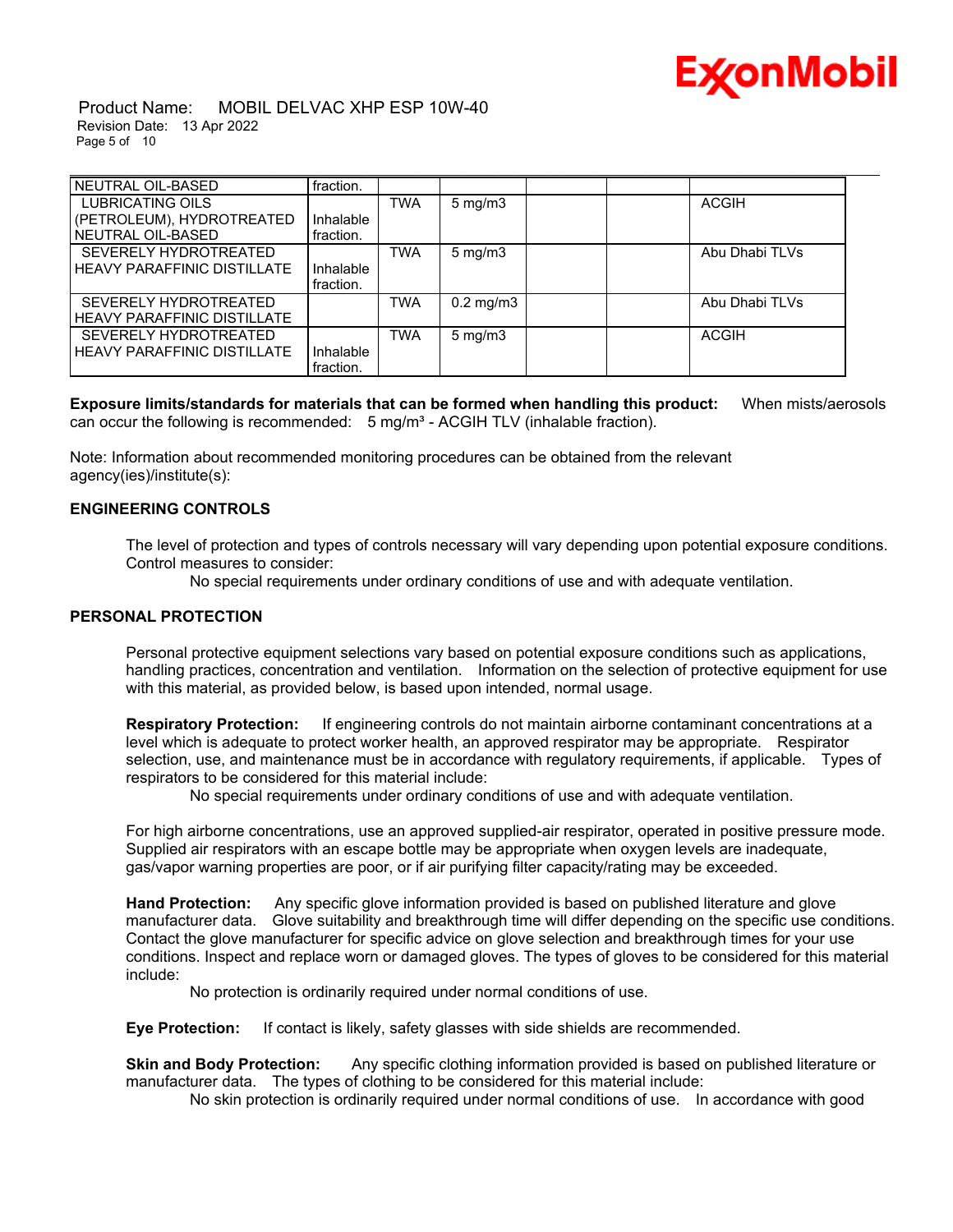

 Product Name: MOBIL DELVAC XHP ESP 10W-40 Revision Date: 13 Apr 2022 Page 6 of 10

industrial hygiene practices, precautions should be taken to avoid skin contact.

\_\_\_\_\_\_\_\_\_\_\_\_\_\_\_\_\_\_\_\_\_\_\_\_\_\_\_\_\_\_\_\_\_\_\_\_\_\_\_\_\_\_\_\_\_\_\_\_\_\_\_\_\_\_\_\_\_\_\_\_\_\_\_\_\_\_\_\_\_\_\_\_\_\_\_\_\_\_\_\_\_\_\_\_\_\_\_\_\_\_\_\_\_\_\_\_\_\_\_\_\_\_\_\_\_\_\_\_\_\_\_\_\_\_\_\_\_

**Specific Hygiene Measures:** Always observe good personal hygiene measures, such as washing after handling the material and before eating, drinking, and/or smoking. Routinely wash work clothing and protective equipment to remove contaminants. Discard contaminated clothing and footwear that cannot be cleaned. Practice good housekeeping.

#### **ENVIRONMENTAL CONTROLS**

Comply with applicable environmental regulations limiting discharge to air, water and soil. Protect the environment by applying appropriate control measures to prevent or limit emissions.

#### **SECTION 9 PHYSICAL AND CHEMICAL PROPERTIES**

**Note: Physical and chemical properties are provided for safety, health and environmental considerations only and may not fully represent product specifications. Contact the Supplier for additional information.**

#### **GENERAL INFORMATION**

**Physical State:** Liquid **Color:** Amber **Odor:** Characteristic **Odor Threshold:** N/D

#### **IMPORTANT HEALTH, SAFETY, AND ENVIRONMENTAL INFORMATION**

**Relative Density (at 15.6 °C):** 0.861 [ASTM D4052] **Flammability (Solid, Gas):** N/A **Flash Point [Method]:** >200°C (392°F) [ASTM D-92] **Flammable Limits (Approximate volume % in air):** LEL: 0.9 UEL: 7.0 **Autoignition Temperature:** N/D **Boiling Point / Range:** > 316°C (600°F) **Decomposition Temperature:** N/D **Vapor Density (Air = 1):** N/D **Vapor Pressure:** < 0.013 kPa (0.1 mm Hg) at 20 °C **Evaporation Rate (n-butyl acetate = 1):** N/D **pH:** N/A **Log Pow (n-Octanol/Water Partition Coefficient):** > 3.5 **Solubility in Water:** Negligible **Viscosity:** 90.1 cSt (90.1 mm2/sec) at 40 °C | 14 cSt (14 mm2/sec) at 100°C [ASTM D 445] **Oxidizing Properties:** See Hazards Identification Section.

#### **OTHER INFORMATION**

**Freezing Point:** N/D **Melting Point:** N/A **Pour Point:** -30°C (-22°F) [ASTM D97] **DMSO Extract (mineral oil only), IP-346:** < 3 %wt

#### **SECTION 10 STABILITY AND REACTIVITY**

**STABILITY:** Material is stable under normal conditions.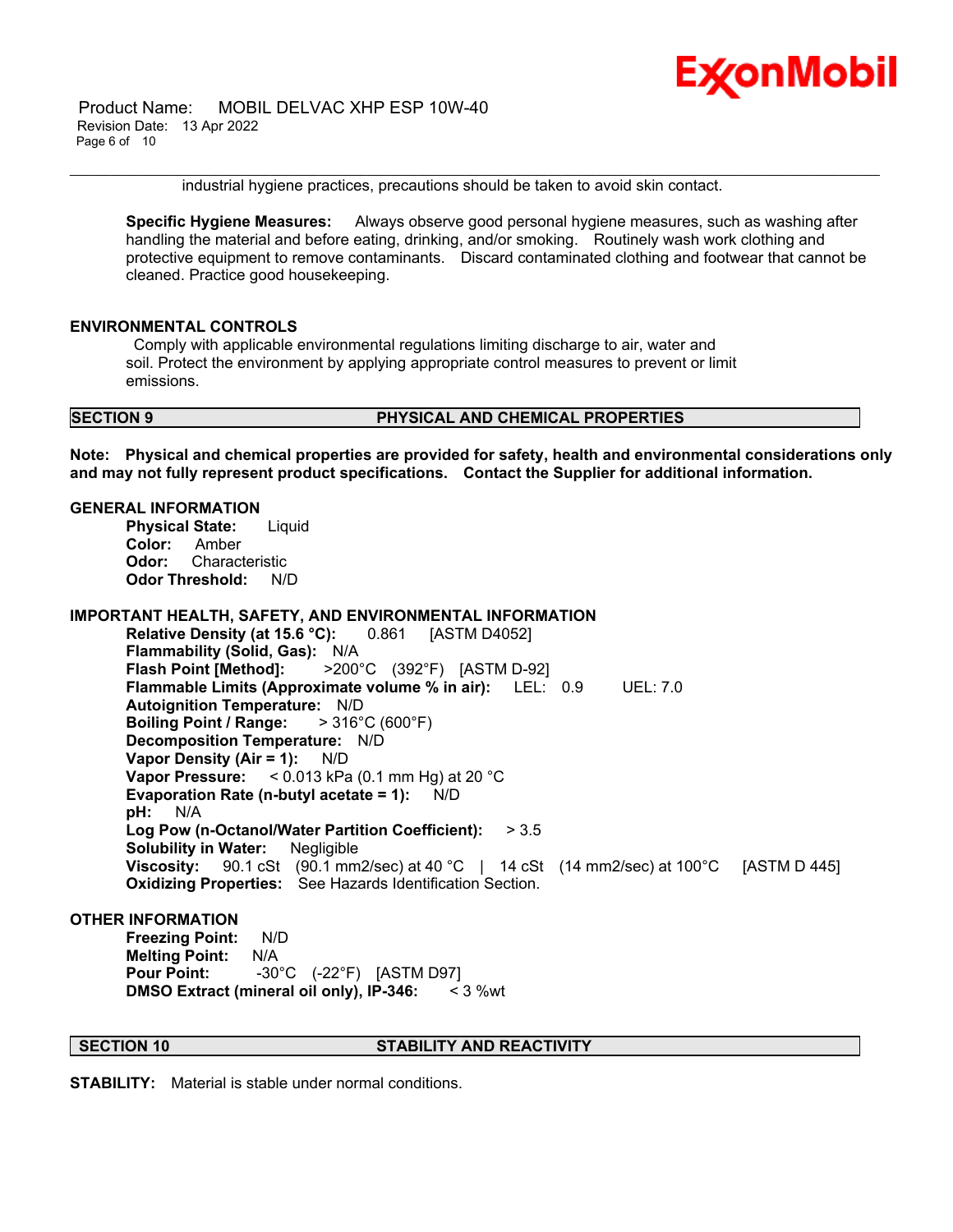

**CONDITIONS TO AVOID:** Excessive heat. High energy sources of ignition.

#### **MATERIALS TO AVOID:** Strong oxidizers

**HAZARDOUS DECOMPOSITION PRODUCTS:** Material does not decompose at ambient temperatures.

**POSSIBILITY OF HAZARDOUS REACTIONS:** Hazardous polymerization will not occur.

| <b>SECTION 11</b> |  |
|-------------------|--|
|-------------------|--|

**SECTION 11 TOXICOLOGICAL INFORMATION**

\_\_\_\_\_\_\_\_\_\_\_\_\_\_\_\_\_\_\_\_\_\_\_\_\_\_\_\_\_\_\_\_\_\_\_\_\_\_\_\_\_\_\_\_\_\_\_\_\_\_\_\_\_\_\_\_\_\_\_\_\_\_\_\_\_\_\_\_\_\_\_\_\_\_\_\_\_\_\_\_\_\_\_\_\_\_\_\_\_\_\_\_\_\_\_\_\_\_\_\_\_\_\_\_\_\_\_\_\_\_\_\_\_\_\_\_\_

### **ACUTE TOXICITY**

| <b>Route of Exposure</b>                    | <b>Conclusion / Remarks</b>                                                                      |  |
|---------------------------------------------|--------------------------------------------------------------------------------------------------|--|
| <b>Inhalation</b>                           |                                                                                                  |  |
| Toxicity: No end point data for material.   | Minimally Toxic. Based on assessment of the components.                                          |  |
| Irritation: No end point data for material. | Negligible hazard at ambient/normal handling temperatures.                                       |  |
|                                             |                                                                                                  |  |
| <b>INGESTION</b>                            |                                                                                                  |  |
| Toxicity: No end point data for material.   | Minimally Toxic. Based on assessment of the components.                                          |  |
|                                             |                                                                                                  |  |
| <b>Skin</b>                                 |                                                                                                  |  |
| Toxicity: No end point data for material.   | Minimally Toxic. Based on assessment of the components.                                          |  |
| Irritation: No end point data for material. | Negligible irritation to skin at ambient temperatures. Based on<br>assessment of the components. |  |
|                                             |                                                                                                  |  |
| Eye                                         |                                                                                                  |  |
| Irritation: No end point data for material. | May cause mild, short-lasting discomfort to eyes. Based on<br>assessment of the components.      |  |

### **OTHER HEALTH EFFECTS FROM SHORT AND LONG TERM EXPOSURE**

Anticipated health effects from sub-chronic, chronic, respiratory or skin sensitization, mutagenicity, reproductive toxicity, carcinogenicity, target organ toxicity (single exposure or repeated exposure), aspiration toxicity and other effects based on human experience and/or experimental data.

#### **For the product itself:**

Component concentrations in this formulation would not be expected to cause skin sensitization, based on tests of the components, this formulation, or similar formulations.

Diesel engine oils: Not carcinogenic in animals tests. Used and unused diesel engine oils did not produce any carcinogenic effects in chronic mouse skin painting studies.

 Oils that are used in gasoline engines may become hazardous and display the following properties: Carcinogenic in animal tests. Caused mutations in vitro. Possible allergen and photoallergen. Contains polycyclic aromatic compounds (PAC) from combustion products of gasoline and/or thermal degradation products.

#### **Contains:**

Base oil severely refined: Not carcinogenic in animal studies. Representative material passes IP-346, Modified Ames test, and/or other screening tests. Dermal and inhalation studies showed minimal effects; lung nonspecific infiltration of immune cells, oil deposition and minimal granuloma formation. Not sensitizing in test animals.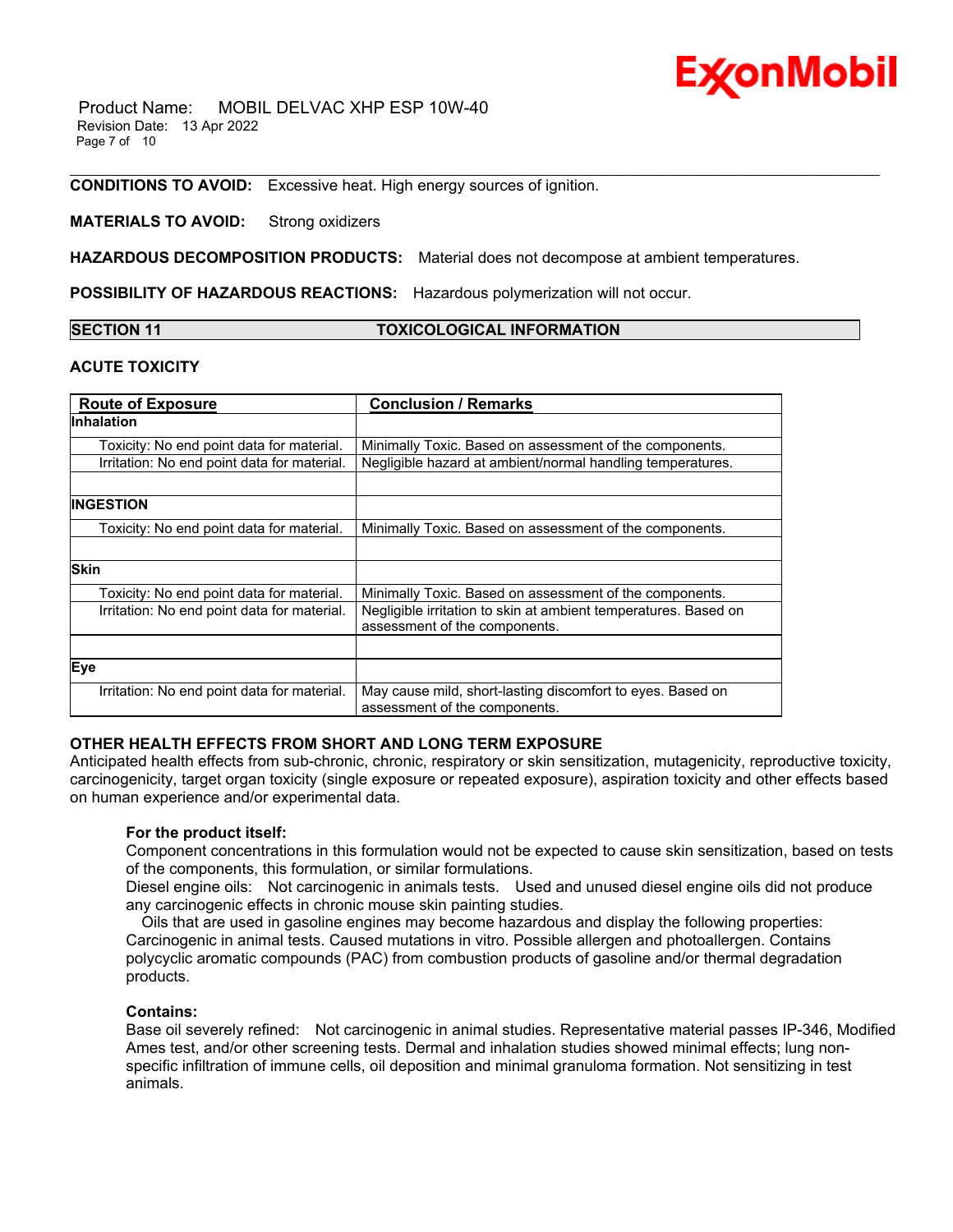# Ex⁄onMobil

### **SECTION 12 ECOLOGICAL INFORMATION**

\_\_\_\_\_\_\_\_\_\_\_\_\_\_\_\_\_\_\_\_\_\_\_\_\_\_\_\_\_\_\_\_\_\_\_\_\_\_\_\_\_\_\_\_\_\_\_\_\_\_\_\_\_\_\_\_\_\_\_\_\_\_\_\_\_\_\_\_\_\_\_\_\_\_\_\_\_\_\_\_\_\_\_\_\_\_\_\_\_\_\_\_\_\_\_\_\_\_\_\_\_\_\_\_\_\_\_\_\_\_\_\_\_\_\_\_\_

The information given is based on data for the material, components of the material, or for similar materials, through the application of bridging principals.

#### **ECOTOXICITY**

Material -- Not expected to be harmful to aquatic organisms.

#### **MOBILITY**

 Base oil component -- Low solubility and floats and is expected to migrate from water to the land. Expected to partition to sediment and wastewater solids.

#### **PERSISTENCE AND DEGRADABILITY**

#### **Biodegradation:**

Base oil component -- Expected to be inherently biodegradable

#### **BIOACCUMULATION POTENTIAL**

 Base oil component -- Has the potential to bioaccumulate, however metabolism or physical properties may reduce the bioconcentration or limit bioavailability.

### **SECTION 13 DISPOSAL CONSIDERATIONS**

Disposal recommendations based on material as supplied. Disposal must be in accordance with current applicable laws and regulations, and material characteristics at time of disposal.

#### **DISPOSAL RECOMMENDATIONS**

Product is suitable for burning in an enclosed controlled burner for fuel value or disposal by supervised incineration at very high temperatures to prevent formation of undesirable combustion products. Protect the environment. Dispose of used oil at designated sites. Minimize skin contact. Do not mix used oils with solvents, brake fluids or coolants.

**Empty Container Warning** Empty Container Warning (where applicable): Empty containers may contain residue and can be dangerous. Do not attempt to refill or clean containers without proper instructions. Empty drums should be completely drained and safely stored until appropriately reconditioned or disposed. Empty containers should be taken for recycling, recovery, or disposal through suitably qualified or licensed contractor and in accordance with governmental regulations. DO NOT PRESSURISE, CUT, WELD, BRAZE, SOLDER, DRILL, GRIND, OR EXPOSE SUCH CONTAINERS TO HEAT, FLAME, SPARKS, STATIC ELECTRICITY, OR OTHER SOURCES OF IGNITION. THEY MAY EXPLODE AND CAUSE INJURY OR DEATH.

### **SECTION 14 TRANSPORT INFORMATION**

**LAND (ADR/RID):** Not Regulated for Land Transport

**SEA (IMDG):** Not Regulated for Sea Transport according to IMDG-Code

**Marine Pollutant:** No

**AIR (IATA):** Not Regulated for Air Transport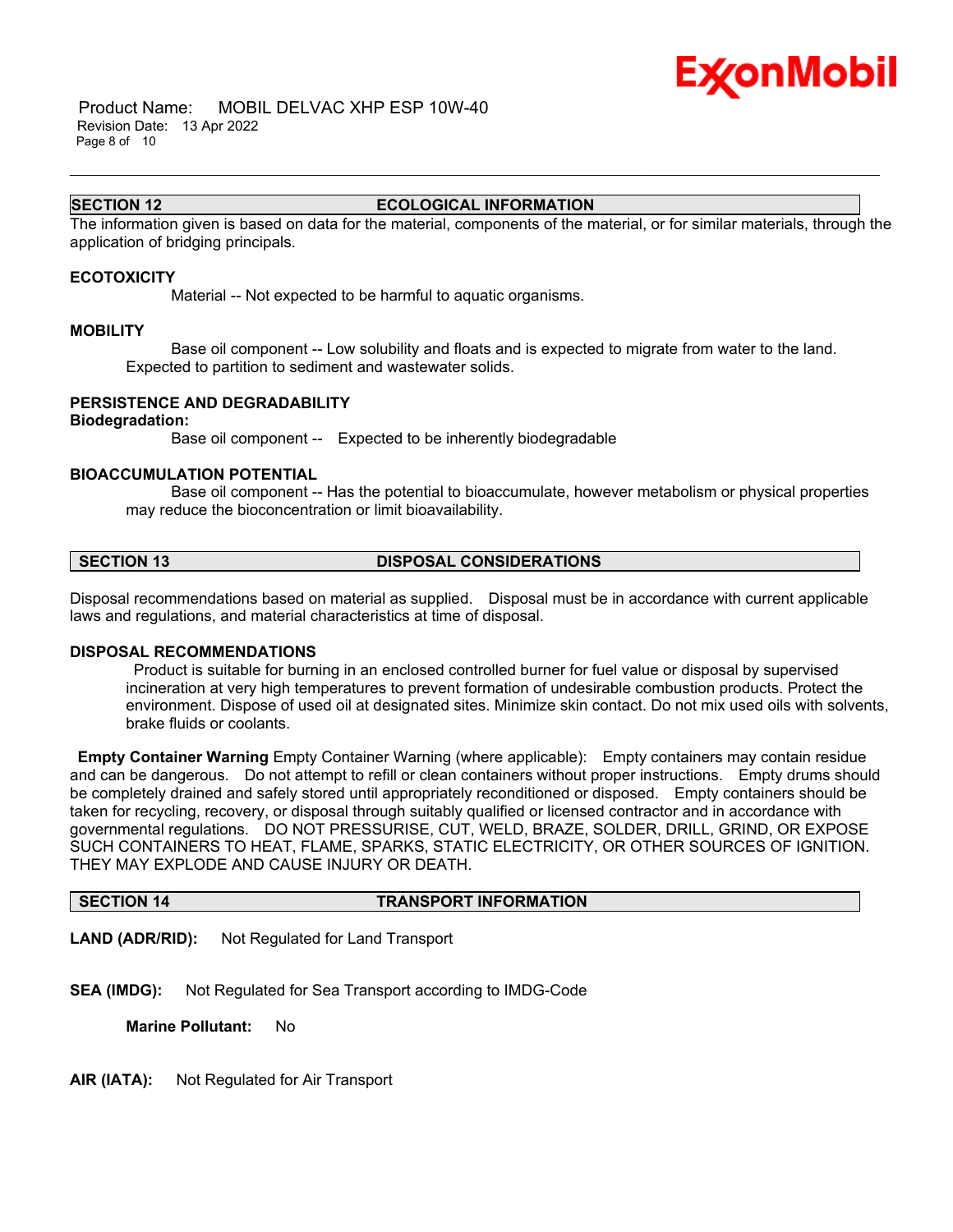

 Product Name: MOBIL DELVAC XHP ESP 10W-40 Revision Date: 13 Apr 2022 Page 9 of 10

#### **SECTION 15 REGULATORY INFORMATION**

\_\_\_\_\_\_\_\_\_\_\_\_\_\_\_\_\_\_\_\_\_\_\_\_\_\_\_\_\_\_\_\_\_\_\_\_\_\_\_\_\_\_\_\_\_\_\_\_\_\_\_\_\_\_\_\_\_\_\_\_\_\_\_\_\_\_\_\_\_\_\_\_\_\_\_\_\_\_\_\_\_\_\_\_\_\_\_\_\_\_\_\_\_\_\_\_\_\_\_\_\_\_\_\_\_\_\_\_\_\_\_\_\_\_\_\_\_

**This material is not considered hazardous according to the Classification of Chemicals based on Globally Harmonized System of Classification and Labelling of Chemicals (GHS).**

#### **REGULATORY STATUS AND APPLICABLE LAWS AND REGULATIONS**

**Listed or exempt from listing/notification on the following chemical inventories :** AIIC, DSL, ENCS, IECSC, ISHL, KECI, PICCS, TCSI, TSCA

#### **SECTION 16 OTHER INFORMATION**

**N/D = Not determined, N/A = Not applicable**

**KEY TO THE H-CODES CONTAINED IN SECTION 3 OF THIS DOCUMENT (for information only):**

H303: May be harmful if swallowed; Acute Tox Oral, Cat 5

H304: May be fatal if swallowed and enters airways; Aspiration, Cat 1

H315: Causes skin irritation; Skin Corr/Irritation, Cat 2

H316: Causes mild skin irritation; Skin Corr/Irritation, Cat 3

H317: May cause allergic skin reaction; Skin Sensitization, Cat 1

H318: Causes serious eye damage; Serious Eye Damage/Irr, Cat 1

H373: May cause damage to organs through prolonged or repeated exposure; Target Organ, Repeated, Cat 2

-----------------------------------------------------------------------------------------------------------------------------------------------------

H401: Toxic to aquatic life; Acute Env Tox, Cat 2

H411: Toxic to aquatic life with long lasting effects; Chronic Env Tox, Cat 2

H413: May cause long lasting harmful effects to aquatic life; Chronic Env Tox, Cat 4

#### **THIS SAFETY DATA SHEET CONTAINS THE FOLLOWING REVISIONS:**

Composition: Component Table information was modified.

Composition: No components information was modified.

The information and recommendations contained herein are, to the best of ExxonMobil's knowledge and belief, accurate and reliable as of the date issued. You can contact ExxonMobil to insure that this document is the most current available from ExxonMobil. The information and recommendations are offered for the user's consideration and examination. It is the user's responsibility to satisfy itself that the product is suitable for the intended use. If buyer repackages this product, it is the user's responsibility to insure proper health, safety and other necessary information is included with and/or on the container. Appropriate warnings and safe-handling procedures should be provided to handlers and users. Alteration of this document is strictly prohibited. Except to the extent required by law, republication or retransmission of this document, in whole or in part, is not permitted. The term, "ExxonMobil" is used for convenience, and may include any one or more of ExxonMobil Chemical Company, Exxon Mobil Corporation, or any affiliates in which they directly or indirectly hold any interest.

Internal Use Only MHC: 0B, 0B, 0, 0, 0, 0 PPEC: A

DGN: 7132665XAE (1023618)

-----------------------------------------------------------------------------------------------------------------------------------------------------

-----------------------------------------------------------------------------------------------------------------------------------------------------